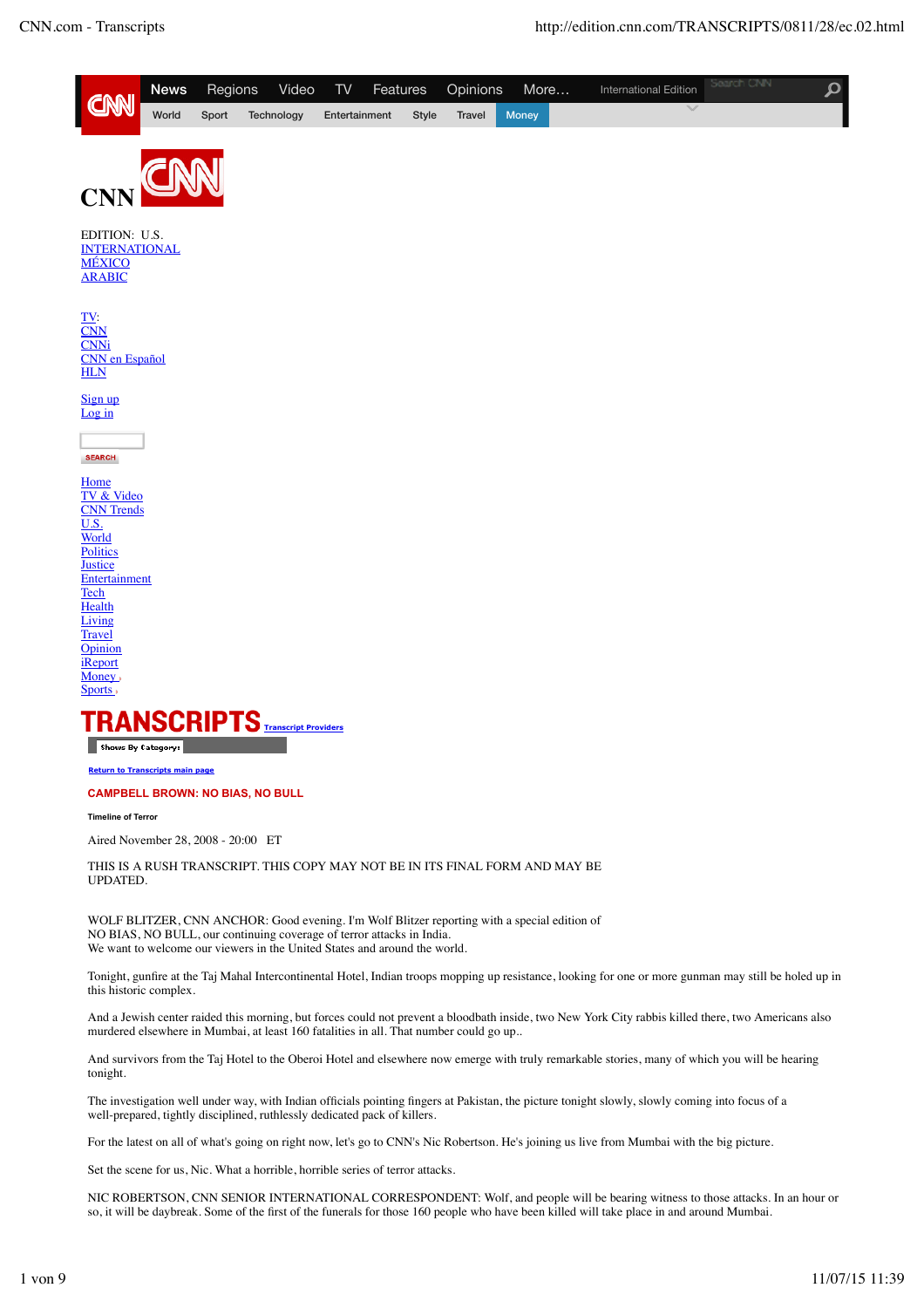

The standoff at the Oberoi Hotel ended a few hours earlier. Yesterday, here in Mumbai, the police and commandos there securing the release of several tens of people taken out of a building, more than 36 people found dead. And the siege at the Chabad center, the Jewish center in Mumbai not far from those hotels, ended in tragedy. The commandos that were airdropped onto the roof of the building blew a hole in the building, climbed down the outside. When they got inside, an intensive shoot- out and explosions with the attackers inside the building there.

But Rabbi Gavriel Holtzberg, his wife and three other people, also found dead in that building, two attackers in that building killed in the exchange of gunfire.

Just the standoff at the Taj Mahal going on, the investigation gathering pace, evidence police here say that the attackers arrived by boat. The foreign minister here pointing the finger of blame at Pakistan, saying they were involved in the terror that took place in Mumbai, Pakistani officials saying one of the Pakistani intelligence officials from the ISI, Pakistani's intelligence service, is available and can come to India to help Indian officials continue with the investigation -- Wolf.

BLITZER: All right, Wolf, Nic. Nice has got the big picture.

But let's go over to the Taj Mahal Intercontinental Hotel right now in Mumbai.

CNN's Sara Sidner is just outside.

What's going on right now? The last time we spoke, Sara, we were hearing gunfire.

SARA SIDNER, CNN INTERNATIONAL CORRESPONDENT: Yes.

Now we have just seen about a half-dozen commandos run behind us, run behind the media, and toward the building, but sort of in a roundabout way. They were running at a very fast speed just trying to get to a certain location. We cannot see where they went exactly, but definitely some action going or here.

And, again, over the past 10 minutes, we have heard gunfire. We have not been hearing the big blasts that have been breaking out every now and then, but definitely plenty of gunfire, a succession of gunfire. I counted about five or six shots in the last 10 minutes. Before that, there were at least 10 shots going off inside the building.

What we still understand is that there still is at least one terrorist inside this hotel who has basically been up for more than 48 hours. We're into the third day. I can tell you light has now finally come here in Mumbai. It is now 6:30. So, it is now light enough for everyone to see each other and everyone to see the Taj very clearly.

The Taj has been lit up for most of the day. I can look into the lobby right now. And I'm looking into the lobby. You have commandos standing just at the door. They're standing outside and inside of the door with their helmet, with their guns, and completely ready to make a move if they need to. But, certainly, there has still been gunfire. And this has lasted for so long. What we are not yet hearing is what the status of any of the guests who may be inside, locked in their rooms with the lights turned out, and if there are any hostages who are still there and still in the clutches of the terrorists.

What we also are not hearing are numbers. We have still not been able to get numbers of people who may still be inside. We do know that over the past 24 hours, there have been some good stories, people who have been able to make their way out. And so that is good news, but we have not seen anyone coming out of that hotel since then.

So, we're still waiting to hear exactly what is happening inside of this hotel, but this siege has lasted for so long. People here who have been covering these sorts of things for years and years and years just cannot believe things has gone on for so long if in fact there is only one gunman still inside -Wolf.

BLITZER: and just remind our viewers, Sara, this Taj Mahal Intercontinental Hotel, it is really a landmark in Mumbai. It's been around forever. And people must be stunned at what is happening to this hotel and clearly to all the guests who are inside.

#### SIDNER: Absolutely.

This is a historic monument, really. People come to Mumbai to see this. You don't have to stay in this hotel. You can just come outside and you can look at the majestic beauty of this hotel. It has got three beautiful domes. It's got one extra tower that goes up. It's about 18 feet high.

But, basically, what you're seeing is a beautiful piece of architecture. It is 105 years old. And it's a shame to see so much damage to the building. I mean (INAUDIBLE) from the outside, there have, since I have been covering this, and since my colleagues have been covering this, there have been three separate fires. You can see some of a window that has been burnt out, so you know the inside of the room is charred.

You can see the top of one of the small domes has been burned. And the roof as well has been burnt, Wolf. So, right now, it just is a mess in there. We have no idea what it looks like inside, but judging from the loud bangs, judging from the flashes, judging from all of the gunfire that is going on and that has gone over the past more than 48 hours, there has got to be a lot of damage inside that hotel.

But the number-one concern, of course, Wolf, for the commandos and for anyone, family member and journalist alike, we're all wondering who is still inside and hoping that the guests that are inside their rooms and any possible hostages are still OK at this hour -- Wolf.

BLITZER: All right, Sara, stand by. We are going to get back to you. As we have saying, gunfire still being heard at this beautiful hotel. We are going to have more insight shortly on who might have done this and why. Al Qaeda expert Peter Bergen, he's standing by live. We will talk to him after the break.

First, though, how all this unfolded minute by minute from CNN's David Mattingly.

# (BEGIN VIDEOTAPE)

DAVID MATTINGLY, CNN CORRESPONDENT (voice-over): Bursts of gunfire, grenade attacks and death.

UNIDENTIFIED FEMALE: It was dark and there was blood all over the steps.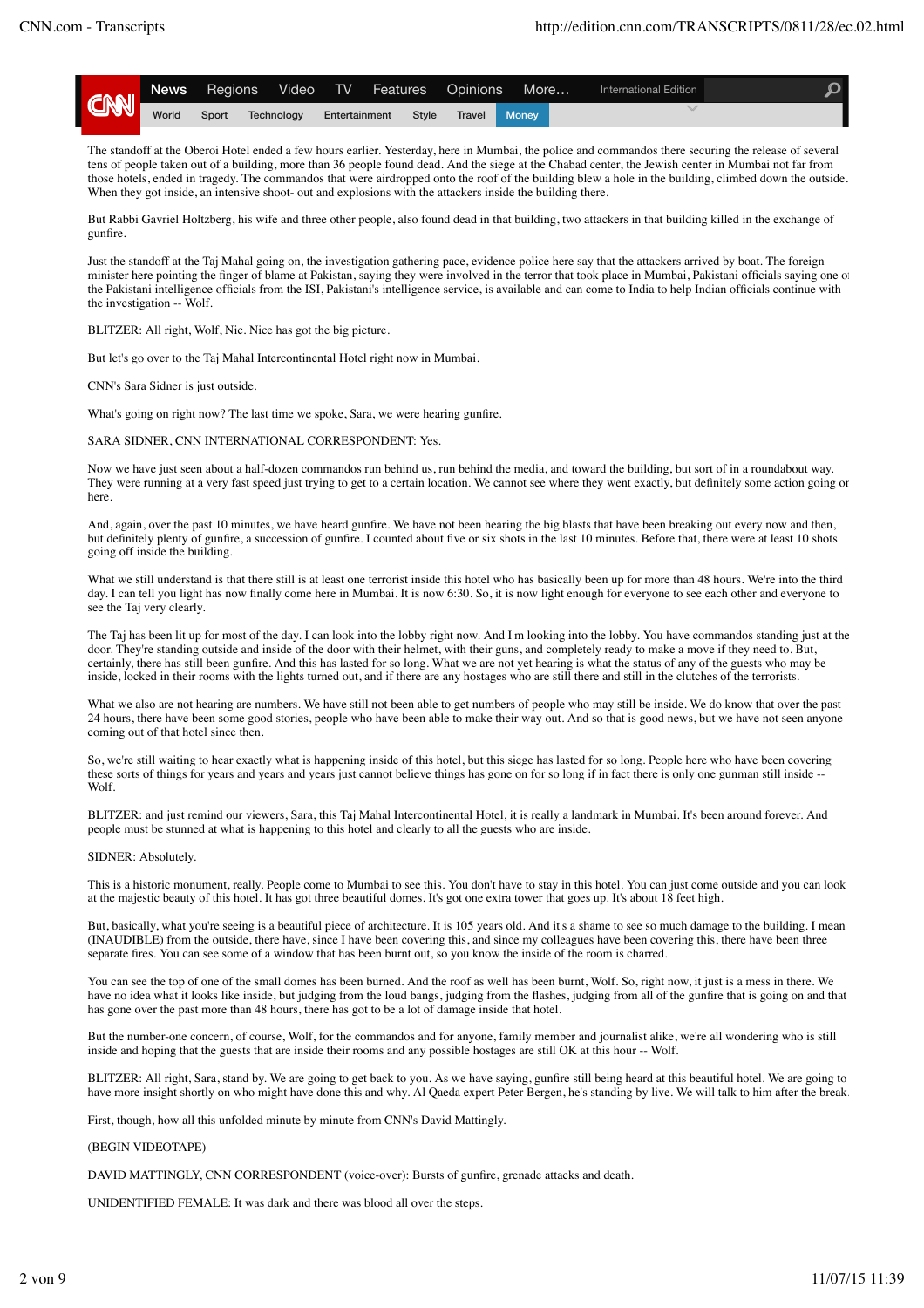|            | <b>News</b> | Regions          | Video <b>The Struck Struck Struck</b> | TV Features Opinions |       |        | More               | International Edition |  |
|------------|-------------|------------------|---------------------------------------|----------------------|-------|--------|--------------------|-----------------------|--|
| <b>CNN</b> | World       | Sport Technology |                                       | Entertainment        | Style | Travel | Money <sup>1</sup> |                       |  |

fanning out across Mumbai, their targets, luxury hotels, a hospital, cafe, Chabad House Jewish center, and a train station.

Around 9:30 p.m., the highly coordinated suicide attack is under way.

UNIDENTIFIED FEMALE: We were shocked. We saw men running down our hallway and we could see through the peephole in the door. We could see guns in their hands. They actually rang our doorbell two times.

MATTINGLY: Within the next few hours, the horror sets in.

ANTHONY ROSE, EYEWITNESS: They were using hand grenades to try and blow in doors. And then they seemed to retreat from that and started focusing on other areas of the hotel. We could hear people, it seemed like, being dragged up to the -- the roof of the hotel.

MATTINGLY: During that first night, the gunmen kill dozens, injure hundreds, and take scores of hostages.

Early Thursday morning, the fight intensifies. Explosions rock the Taj Mahal Hotel, and a huge plume of smoke rises into the night.

By daybreak, the terror remains. Gunmen continue to hold hostages. Some are freed by soldiers and police officers.

PATRICIA SCOTT, TERROR ATTACK SURVIVOR: Everybody grabbed hands. And there was a woman's heel. And it was just standing there. And you knew that people had died before as we're walking out.

MATTINGLY: Friday, the assault on the Trident Oberoi Hotel ends with at least two extremists dead and more than 100 guests freed.

But there are casualties, among the killed, two Americans, Alan Scherr and his 13-year-old daughter, Naomi. At the Chabad House, where government forces have surrounded the building, the standoff ends. When officers enter the center, they find two gunmen dead. They also recover the bodies of five hostages.

David Mattingly, CNN, Atlanta.

## (END VIDEOTAPE)

BLITZER: And coming up, what the killers' tactics say about who might have trained and sent them. Stand by.

And we will have more on the teams who took back Mumbai, what they found when they did.

Also, survivor stories. We're talking live to the people who escaped a massacre and what they went through in those awful hours.

### (BEGIN VIDEO CLIP)

SCOTT: The TV wasn't working. The lights were hardly working. And they have reinvented our tour. And we're not going home. We're not going to let the terrorists win.

(END VIDEO CLIP)

(COMMERCIAL BREAK)

## (BEGIN VIDEO CLIP)

(CHEERING AND APPLAUSE)

### (END VIDEO CLIP)

BLITZER: Cheering for the commandos who raided the Chabad House in Mumbai, ending the siege there, but not before five hostages lost their lives, including two New York rabbis and the wife of one of them, the killers targeting Jews, Britons, Americans, other Westerners.

The questions tonight, who were they? Who trained them? Who gave them the orders?

Let's get some more now from CNN's Kelli Arena.

### (BEGIN VIDEOTAPE)

KELLI ARENA, CNN JUSTICE CORRESPONDENT (voice-over): It is still not clear exactly who is responsible for the attacks in Mumbai. Counterterrorism officials say investigators are still looking closely at extremist groups, including Lashkar-e-Taiba, or LET, made up of Pakistani militants who have fought Indian troops in Kashmir. Intelligence sources say the group's fighters have been sighted in the Pakistan border region and the U.S. believes some have attended al Qaeda training camps there.

PAT D'AMURO, FMR. FBI COUNTERTERRORISM OFFICIAL: Somewhere between 15,000 to 20,000 individuals went through those training camps. And that may be a conservative figure. They trained on these types of events. They trained on urban assaults, they trained on attacking vehicles, they trained in taking hostages.

ARENA: Far different from many of the suicide attacks and vehicle bombings we've seen recently, these terrorist terrorists came in guns blazing. Experts say the coordination of the attack, hitting at least nine sites, and the specific targeting of westerners signals a broader new radical Islamic agenda in the region and warned the U.S. could face a similar attack.

HAROLD COPUS, FMR. FBI AGENT: We've always thought that in the past, that the terrorists, when they hit the United States, would hit targets that were high profile. What that now means is they could hit any building in any city in the United States, go in that building and get as high up as they can, and then take their hostages and have a standoff.

ARENA: The FBI sent out a bulletin late Thursday night to its law enforcement partners citing the Mumbai attacks and urging them to remain vigilant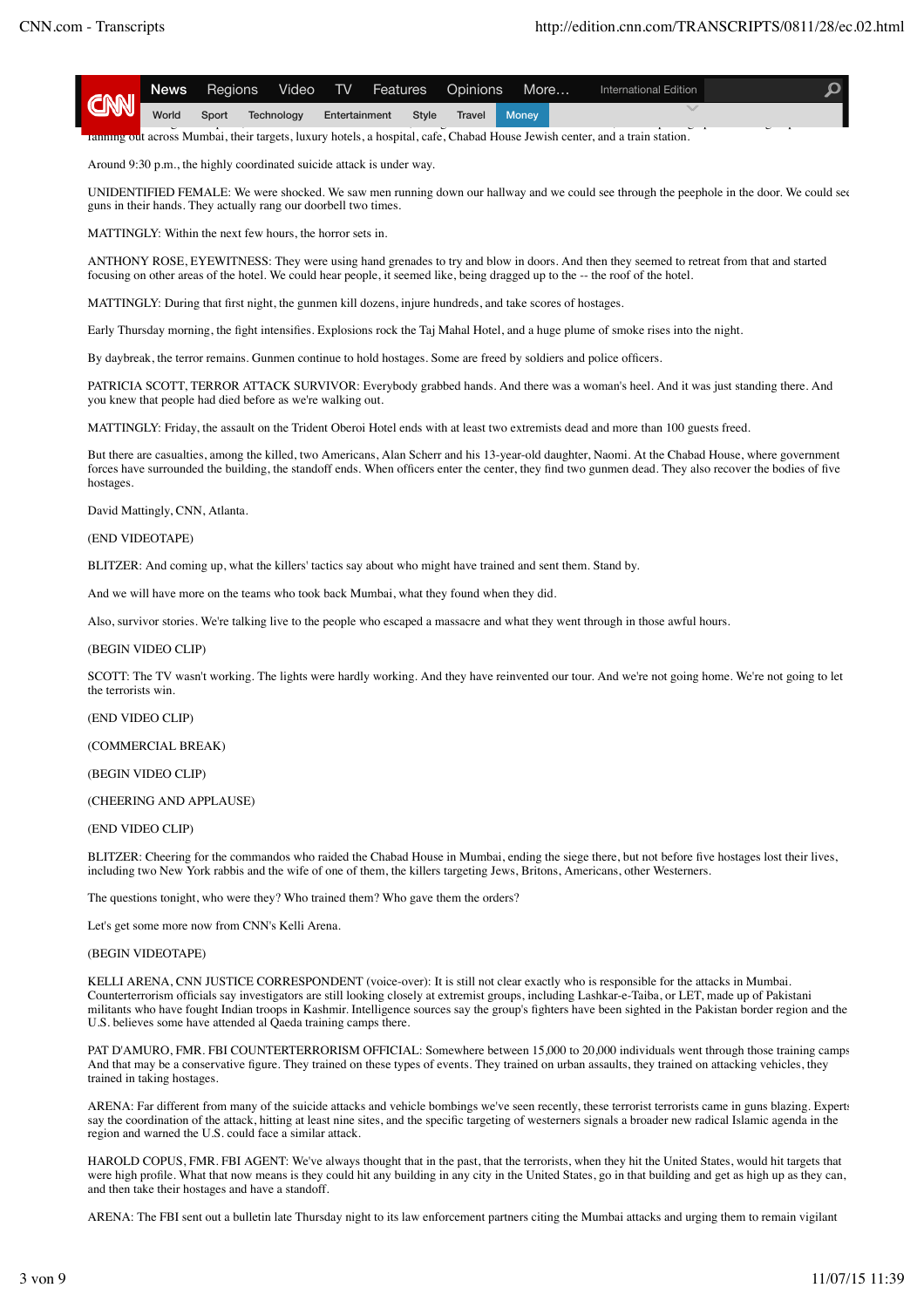| COM News Register Technology Entertainment Style Travel Money |  | News Regions Video TV Features Opinions More |  |  | International Edition |  |
|---------------------------------------------------------------|--|----------------------------------------------|--|--|-----------------------|--|
|                                                               |  |                                              |  |  |                       |  |

ARENA: The United States and several other countries lost citizens in those attacks, and they all want answers. It's not clear, though, what kind of investigative access the FBI will get if its team is allowed in. The Indian government has the final say-so -- Wolf.

BLITZER: There usually, Kelli, as you know, is an FBI attache assigned to U.S. embassies, especially in friendly companies. In India, I'm sure there's an FBI representative already there. Do we know how much access this individual may or may not be receiving?

ARENA: Well, he's actually based in New Delhi, Wolf, 700 miles away from Mumbai. And he -- they are getting briefings. FBI stands ready to help.

But it's very different to get a team in on the ground with forensic specialists and interrogation experts. That's what they're hoping for.

BLITZER: All right, Kelli, thanks very much -- Kelli Arena with that.

Coming up, we're going to be speaking with a pair of people who truly have amazing stories to tell us of courage and good fortune and survival.

But, up next, some perspective from terror experts, Peter Bergen, Paul Cruickshank, and Ken Robinson.

Stay with us. Our coverage continues.

(COMMERCIAL BREAK)

## (BEGIN VIDEO CLIP)

SIDNER: ... sustain long hours, and dealing with...

## (EXPLOSION)

SIDNER: OK. All right. We're -- another loud bang you heard there. Now, if you listen, probably in the next few minutes, there will be a succession of -of gunshots.

All right. The journalists are now moving back. This is getting really serious, and it's getting too close for comfort.

### (END VIDEO CLIP)

BLITZER: That was Sara Sidner of CNN outside the Taj Mahal Intercontinental Hotel. It's a very dangerous place to be right now, but she's one courageous journalist.

Tonight, we're trying to piece together the story of how the terrorists planned and carried out their bloody attacks on Mumbai. Everything we're learning points to a very sophisticated operation.

An Indian official today said the gunmen were young men in their 20s who knew the layout of the hotels well enough to vanish after confronting security forces.

Joining us now to discuss what's going on, our CNN national security analyst Peter Bergen. He's in Washington. In New York is terrorist analyst Paul Cruickshank, who is a fellow at the NYU Center for Law and Security. And former military intelligence officer Ken Robinson, he's joining us from L.A.

#### Let me go to Peter first.

Peter, there doesn't seem to be, as far as I can tell, any direct evidence at this point linking al Qaeda. But the scale and sophistication of the operation, the multiple targets, the simultaneous attacks, what does that tell you about the people who may have done this?

PETER BERGEN, CNN TERRORISM ANALYST: Well, according to a U.S. counterterrorism that was in communication with recently, he thought that there might be more anywhere between 40 to 80 people involved in the attack.

As Nic Robinson was reporting earlier, each of these locations seems to have two gunmen. So -- but to organize something like this, you don't -- it's not just about the gunmen. It's about the people who brought you in on the boats. It's about the people who financed this. It's about the people who planned this.

And we saw, on the 9/11 operation, there were 19 hijackers, but there were dozens of other people who in one way facilitated the attacks with money transfers. And these are sorts of things, Wolf, that investigators will be looking at.

I would suspect that investigators in particular are going to be looking at the city of Karachi, which is somewhere al Qaeda has had a presence, somewhere where numerous Kashmiri militant groups have a presence, and also where this Dawood Ibrahim, an Indian gangster who has allegedly masterminded attacks in Bombay killing up to 250 people back in '93, he is supposedly living there as well.

So, I think that is where a lot of investigation will be directed at.

BLITZER: I assume, Peter, if they capture some of these terrorists alive, the Indians will be able to get information on who may have been responsible, how they did it. They're probably pretty good at that kind of stuff; is that right?

BERGEN: Well, I'm not sure about what investigative techniques they will use, but, presumably, they will be pretty direct in their approach.

BLITZER: I assume.

All right, Paul, how many groups are there who can pull off something as sophisticated as this?

PAUL CRUICKSHANK, FELLOW, CENTER ON LAW AND SECURITY: Well, there are not that many groups. There was a claim of responsibility from this group called Deccan Mujahideen. Well, no one has really heard of them. It's very unlikely that they carried out this attack.

I think it's much more likely that this is a combination of maybe an indigenous group, like Indian Mujahideen, working in collaboration with a Pakistani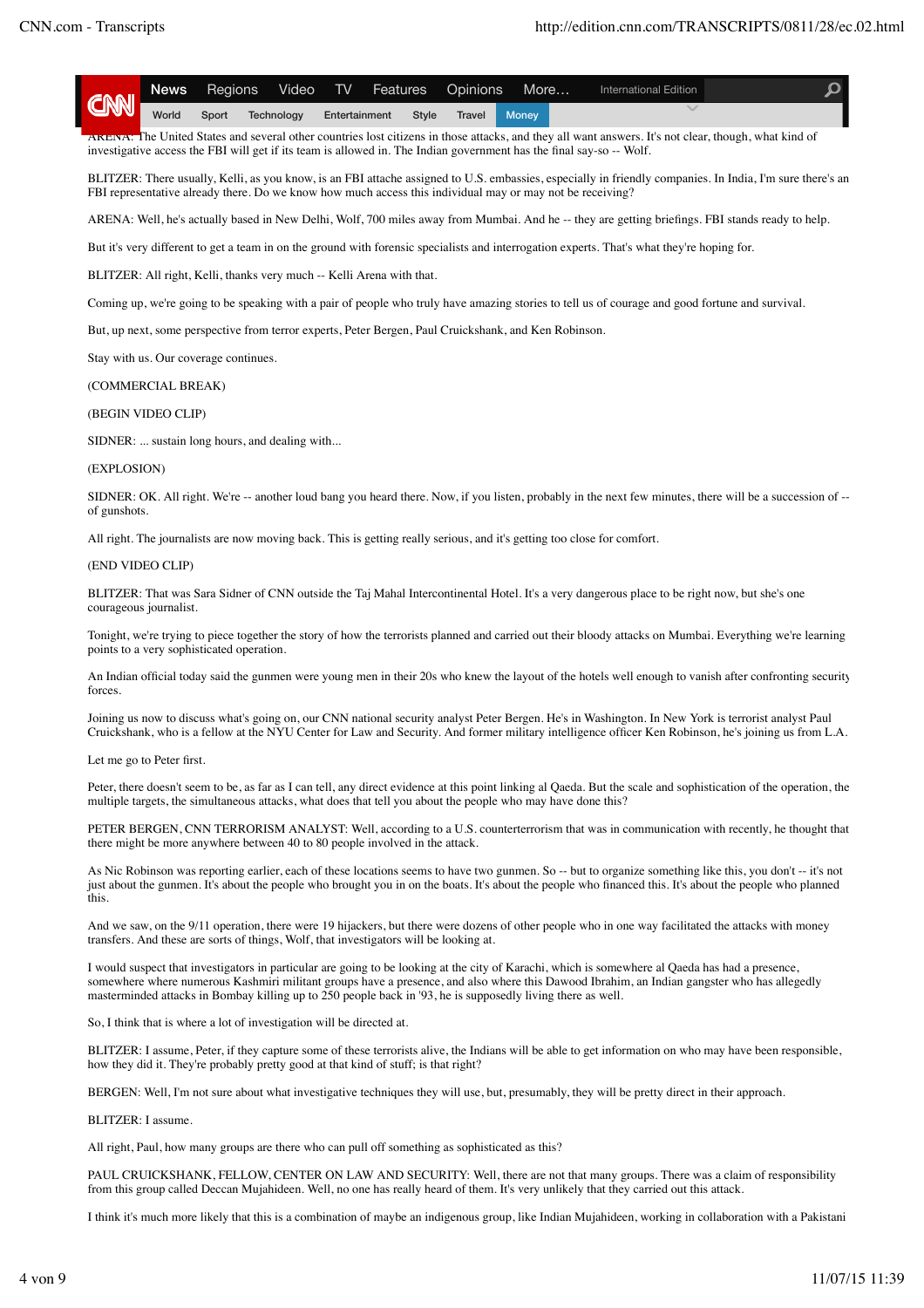| <b>CNN</b>                    | Regions<br>News . |       |            |               |              | Video TV Features Opinions | More         | International Edition |  |
|-------------------------------|-------------------|-------|------------|---------------|--------------|----------------------------|--------------|-----------------------|--|
|                               | World             | Sport | Technology | Entertainment | <b>Style</b> | <b>Travel</b>              | <b>Money</b> |                       |  |
| attacks would continue. Wolf. |                   |       |            |               |              |                            |              |                       |  |

BLITZER: Ken Robinson, you are really an arms expert, among other things. We have seen these dramatic explosions inside the hotel room at the Taj, at the Oberoi Hotel.

What is really going on? What are we seeing? Because it could be deceptive.

KEN ROBINSON, CNN NATIONAL SECURITY ANALYST: Well, it has the appearance of a counterterrorism tactic known as dynamic entry.

What you have is a problem. When you try to clear a building like that, you're going to meet a terrorist at a place of his choosing. So, the tactic is to use what's known as a flash-bang simulator. This is a device that creates shock and it creates wave and it has a phosphorus light that is very explosive.

And then, when they enter the room, they may enter the room firing their weapon. So, it's not necessarily every time you hear a weapon fire or an explosion, that they're actually engaging directly in combat with someone. It's a technique which is used to clear the room to reduce the amount of casualties on the counterterrorist side. So, there's a possibility that that should be considered as well.

BLITZER: Peter Bergen, the fact that they took hostages, but made no public demands, what does that say to you?

BERGEN: Well, that is very strange, because hostage-takers almost always make demands.

And so one thing it says is that from the very beginning these guys intended to commit suicide. There was no plan to really release prisoners. There was a call to an Indian TV station in economy they talked about they wanted to release prisoners, the fellow mujahedeen. They mentioned Kashmir.

But they made no formal demands to the Indian government that any of us are aware of. So, clearly, it was entire -- they knew this was going to be sort of death by policemen in a sense. They went in there knowing it was going to be a suicidal operation. And they really made no formal demands, merely propaganda of the deed, in a sense, by killing Westerners, killing Jews, and killing a lot of Indians, of course.

BLITZER: Paul, let me ask you what I asked Peter earlier. They have captured some of these gunmen alive, the Indians, that is. How much information are they likely to get from them?

CRUICKSHANK: Well, I would expect over time quite a lot of information that will come from. Where are they from? Are they Indian groups? Are they Pakistani groups? Are they from some other country?

All this information, I think, will start to come out over the next days. And they must have some of this information already. But they don't seem to be publicly releasing this yet.

BLITZER: Yes, with good reason.

Ken, Ken Robinson, if you were giving advice to U.S. authorities right now, based on what we have seen in Mumbai over the past couple of days, what lessons, immediate lessons, would you be learning?

ROBINSON: The first one is to take a breath.

Terrorism is theater. They're trying to shape our behavior. What needs to happen is, the United States government needs to very carefully help and work with the government of India and the government of Pakistan to be able to identify who the true sponsors of the event are. There's been a lot of proxy use of proxy forces by both governments over the years. And this exploitation of this center of attacking us and attacking the Indians economically is the larger issue, not the actual event of the attack, but the impact, the measure of effectiveness.

They want to hurt economically and they want to create a lack of governance in that area of the world right now, where governance is really the most important question. Because of Afghanistan and because of a junior government just getting started in Pakistan and the elections which are getting ready to come up in the government of India, this is designed to fracture that.

BLITZER: Good point. Ken Robinson, thank you.

Paul Cruickshank, thank you as well.

And, Peter Bergen, our national security analyst, thanks to you, as well.

BLITZER: All right, this is just coming in. We have just received word from the State Department that yet another American has died in this attack in Mumbai.

We don't know yet any of the specifics about the latest casualty, but will bring you more information as it becomes available -- once again, the State Department saying yet another American is confirmed dead in Mumbai.

Up next: He was nearly face to face with a terrorist. We're going to be live with one of the survivors, who shares how he escaped.

And, later, on the front lines in the E.R -- CNN's exclusive video of hospital workers and the wounded, that is coming up as well.

We will be right back.

(COMMERCIAL BREAK)

(BEGIN VIDEO CLIP)

UNIDENTIFIED MALE: These people, they are very, very familiar with the layout of the hotel. They knew all entries and exits.

(END VIDEO CLIP)

WOLF BLITZER, CNN ANCHOR: Clues to the Indian (ph) commando says the killers were very well prepared. For one businessman, a split second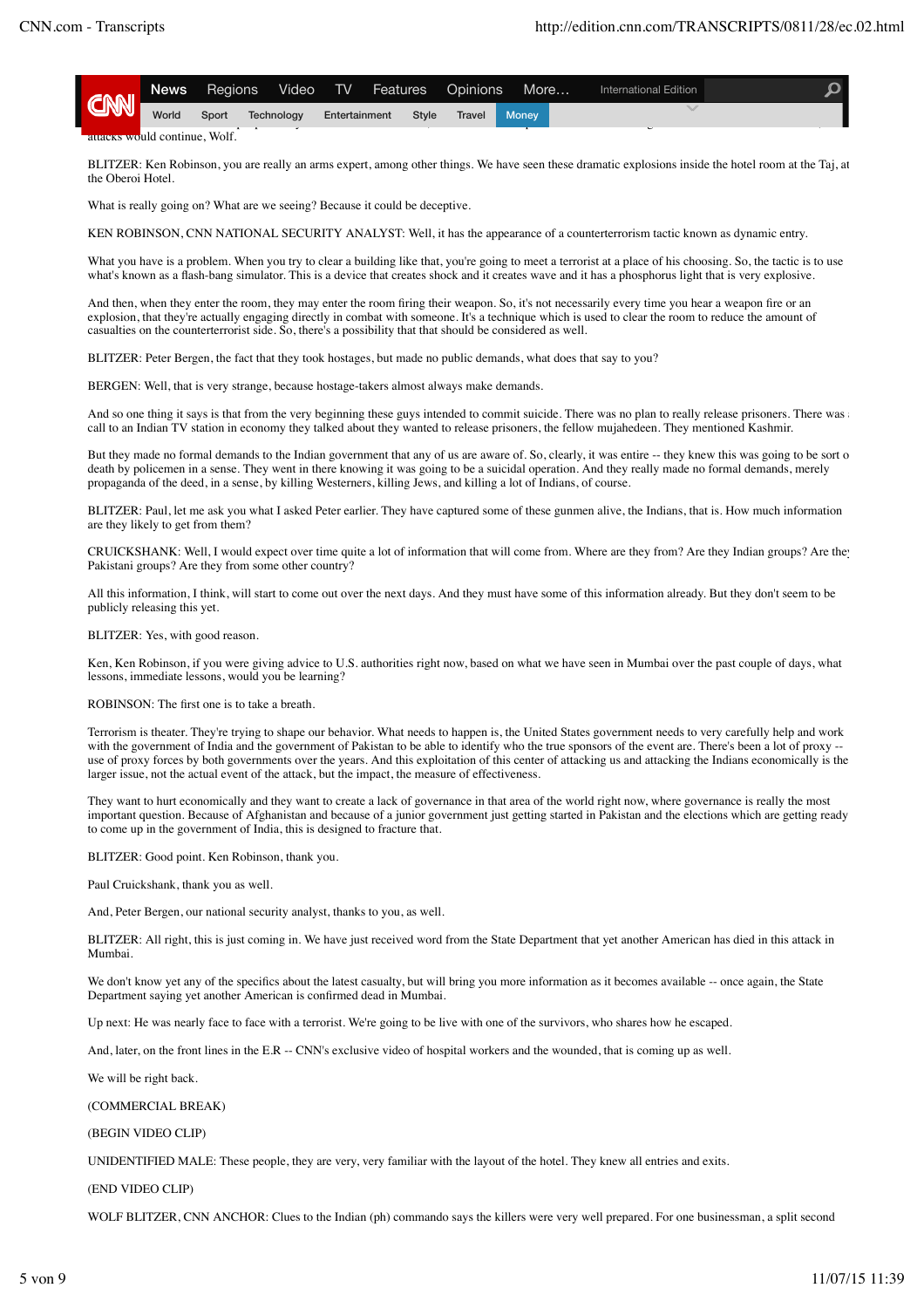|     | News  | Regions | Video      |               | TV Features Opinions |        | More         | International Edition |  |
|-----|-------|---------|------------|---------------|----------------------|--------|--------------|-----------------------|--|
| CNN | World | Sport   | Technology | Entertainment | Style                | Travel | <b>Money</b> |                       |  |

not exactly sure why you made it when you heard that knock on the door in the middle of the night.

JONATHAN EHRLICH, SURVIVED ATTACK AT MUMBAI HOTEL: That's right. I was lying in bed and I'd fallen asleep about an hour ago. And there was a knock on my door followed by a ringing of the bell. There's actually doorbells in the hotel rooms of these hotels. And I couldn't quite figure out who it was.

I know the only person who could have been was my friend and colleague, Alex Chamberlain, who was in the bar in the Oberoi lobby and it couldn't have been the hotel staff given the hours. So I had no idea who it was. I just knew that I was tired and I didn't get out of bed.

BLITZER: And so that may have saved your life, if in fact the terrorists were knocking on doors, looking for Westerners and you're a Canadian so that could have been the end of you, no doubt about that. Let's talk a little bit about what you did next. You began to hear, what, gunfire? Grenades? What was going on?

EHRLICH: Well, about five minutes after the knock at the door, I heard the first explosion outside my window and I went to the window and looked down and saw a large cloud of gray smoke coming up from the road. I knew there was something wrong. And I made a few steps toward my door when the second explosion happened and this one was much bigger and much louder and the whole building shook.

And I knew that something was really bad and I made my way out into the hallway when I turned around and I saw a couple of the other guests and I heard the word "bomb." And when I heard the word "bomb" something immediately switched off in my head. Adrenaline started to move through to my body. I thought my heart was going to explode.

And I quickly ran back to my room, threw a couple of things into a bag and started to make my way downstairs. I went down about 18 flights of stairs and probably about three minutes, I landed in the lobby area of the hotel, not actually in the lobby, just outside of it where the hotel staff usually stay. And there was a whole bunch of people standing around and I honestly couldn't figure out what they were doing. I honestly felt like a sitting duck.

There was no police. There was no hotel staff. There was no security in any way, and I just knew I had to get out. So I took a few steps out into the main lobby area and I saw the destruction there.

I saw the glass all over the place. I saw some blood on the floor and people like walked in it. And I knew that direction was a wrong one. So I turned around, went back to that area where the other folks were and the numbers were even larger. And I just basically said to everybody, look, we've got to get out of here. We've got to get of here. We're sitting ducks.

And I made my way to the nearest emergency exit, ran down to the bowels of the building and out into the alley way. And again, in the alley way, there was nobody around. I looked to my left and to my right and about a hundred vards away was a couple of Indian security guards who saw me and then started waving for me and yelling for me to run. And I ran to them and rounded the corner and then on the street were literally thousands of people who were all eerily quiet. And I don't know if you've ever been to India, but if you're on the street it's loud. And that night, it was dead silent.

And I started yelling airport, airport. And one of the gentlemen from the hotel, he probably was a cook or something, grabbed me and my bag and threw me into a cab and off I went.

BLITZER: What were you doing in Mumbai to begin with, Jonathan? Did you ever suspect that there was any danger from terrorism there?

EHRLICH: No. I work for an Internet company here, and we have a joint venture with a local Indian firm. And I think, you know, even if there is the potential threat or specter of terrorism anywhere, it's really important that we don't actually change our behavior. We obviously have to be vigilant but if we do, Wolf, I mean, they win. And we can't let them win.

I mean, the moment that we start to not feel free is the moment that they actually start to win. And so, I would encourage everyone here who is watching to go to their computer and book a ticket to Mumbai because these people are wonderful people. They're just like us.

We need to put our arms around them. We need to stand up and brush ourselves off and stand with them and show the terrorists that they can't win because you know what? Mumbai is New York, and New York is Vancouver. Vancouver is Menlo Park. Menlo Park is Plano, Texas.

We have to stop them. It doesn't matter whether you're on the left. If you're Noam Chomsky (ph) or you're Pat Buchanan, they don't care. As long as you are a Westerner or near Westerner, you are a target and you're most likely dead. And we need to understand that and we need to make sure that these people have no room to move.

BLITZER: What was the most frightening moment for you when you were there?

EHRLICH: You know, you don't -- you don't really process fright. What I really became was singularly focused on really one word which was, or two words, which was get out.

I wasn't afraid. I was a little freaked, but I was just so intensely focused on getting out. I would have jumped out of that window. I would have moved a car. I would have plowed through anything to get out of that hotel. And that's all I was focused on.

I didn't really actually, really understand the gravity of what I was in until I actually got to the airport and saw on CNN actually that it was not an isolated attack, that there were several attacks going on. But even then, I was still incredibly, incredibly tense. And, to be honest, it's only when I got in the car, with my wife and I on the way from the airport to my house when I -- when I really sort of broke down and I basically lost it. All of the stress of the last 48 hours took its toll, and I knew that I was going to be seeing my kids in about five minutes and that was pretty intense.

BLITZER: Yes. I can only imagine what you went through, Jonathan. And I know you told CNN earlier that, in addition to being a Westerner and a Canadian, you're also Jewish. And that was playing heavily on your mind as you were living through this terror?

EHRLICH: That's right. Look, sadly, the Jewish people have faced this sort of thing in the past. It's very curious that, you know, in India, a country of a billion people, maybe 10,000 Jews, they found a way to hit the Jewish people.

But look, we're tough. We've been through this before. We're going to shake ourselves off and stand up. And I can tell you right now that the Jewish people, the friends of the Jewish people, Israelis are all lining up right now at the travel agents to book tickets to Mumbai because they know that they, too, stand with the Indian people. And I think the important thing here is that it doesn't really matter whether you're Jewish or Christian or Muslim, or whatever. If you're in that hotel and you look like a Westerner, you were dead.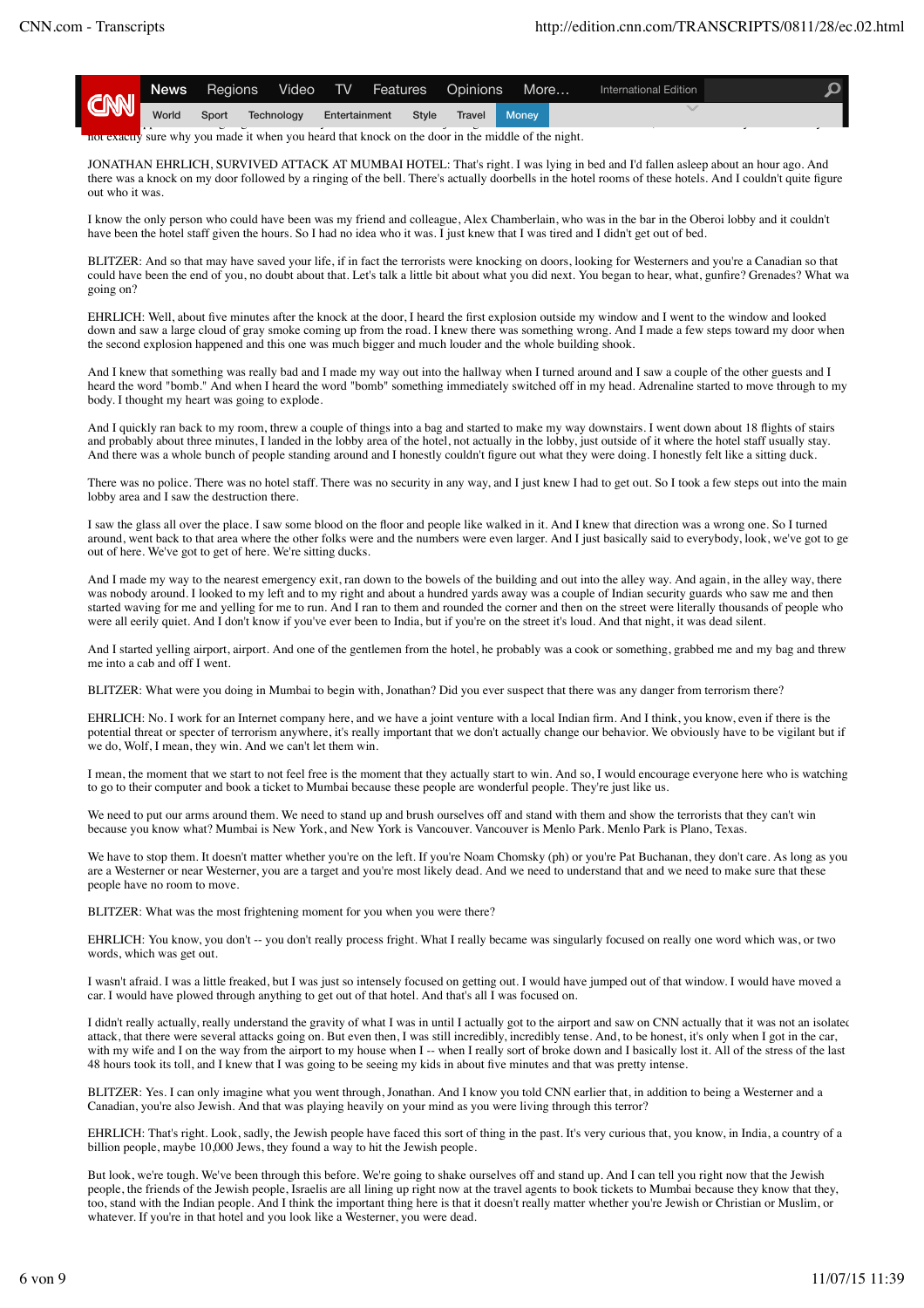| CNN |       | News Regions Video TV Features Opinions More |               |       |               |                    | International Edition |  |
|-----|-------|----------------------------------------------|---------------|-------|---------------|--------------------|-----------------------|--|
|     | World | Sport Technology                             | Entertainment | Style | <b>Travel</b> | Money <sup>1</sup> |                       |  |

BLITZER: I'm glad you made it out and you're back in Vancouver. Jonathan Ehrlich, thank you very much for sharing your story with us. We appreciate it.

And we'll be speaking with more survivors as our coverage continues. Jonathan Ehrlich joining us from Vancouver.

Tonight, there's lots of political fallout from the Mumbai attacks as well. We're taking a closer look at what this means for India and Pakistan, as well as for the current and incoming U.S. presidents.

And there's other important news we're following tonight as well, including a deadly stampede of holiday shoppers. What happened? Stay with us.

Everyone in the country is going to be talking about this.

### (COMMERCIAL BREAK)

BLITZER: This is a special two-hour edition of "NO BIAS, NO BULL." Still to come, both the current and incoming U.S. presidents keeping a close watch on the unfolding tragedy in India.

First, though, a look at some of today's other headlines. Tom Foreman joining us with "The Briefing" -- Tom.

TOM FOREMAN, CNN CORRESPONDENT: Hi, Wolf. The holiday shopping season is off to a bizarre and tragic start here. A temporary worker at a Long Island, New York Wal-Mart was trampled to death by shoppers rushing into the store when it opened this morning. Police say the metal doorway crumbled like an accordion. Four or five other people including a pregnant woman suffered minor injures.

In California, two people were shot to death inside a toy store. Police in Palm Desert, California, about 120 miles east of Los Angeles, are still trying to sort out what happened. One theory is that members of two rival groups were in the store, which led to an argument and then shooting.

A new tape from al-Qaeda's number two man contains a prescription for the U.S.'s economic crisis. Ayman al-Zawahri (ph) calls on Americans to embrace Islam to overcome the financial meltdown. He says that way we can live free of greed, exploitation and forbidden wealth -- Wolf.

BLITZER: Tom, thank you.

The attacks in India are indeed an urgent and unexpected test of the Bush administration and the Obama transition team's ability to work together. Stand by for an update from our White House correspondent, Ed Henry.

### (COMMERCIAL BREAK)

BLITZER: Both President Bush and President-elect Barack Obama issued statements late today. Let's go to our White House correspondent. Ed Henry is in Chicago.

Ed, fill us in, first of all, what the White House is saying.

ED HENRY, CNN WHITE HOUSE CORRESPONDENT: Well, Wolf, it's interesting. The president has been at Camp David for the Thanksgiving Day holiday and all weekend he's there. And basically, he's had Secretary of State Condoleezza Rice giving him face to face briefings so he can get the latest on the situation.

As you know, yesterday he called the prime minister of India and then today, he put out a statement in reaction to the fact that some Americans had died. He said, "Laura and I are deeply saddened that at least two Americans were killed and others injured in Wednesday's horrific attacks in Mumbai. We will continue to cooperate against these extremists who offer nothing but violence and hopelessness."

Now he also mentioned that the U.S. will be offering India any help it needs at all. This could possibly include trying to restore stability on the ground there. It also could, as Kelli Arena has been reporting, means that FBI agents going there on the scene to try and help with the investigation -- Wolf.

BLITZER: The State Department has just issued a statement, Ed, saying that five Americans have now been confirmed dead in the Mumbai attacks. So go ahead and tell us how this cooperation, this level of coordination is unfolding between the outgoing and the incoming presidents.

HENRY: Wolf, what's interesting, is very much what we've seen with the financial crisis in recent weeks as well. Barack Obama has been restraining himself to not attack the Bush administration's handling of that crisis. There's been a lot of, you know, talks openly back and forth, the line of communication. In fact, President Bush just this past week had briefed him on the Citigroup bailout, for example. Now, we're seeing the same.

Secretary Rice, while briefing the president at Camp David, is also calling here to Chicago. The last couple of days she's briefed Barack Obama a couple of times and he in fact put out a statement as well late this evening, talking about the sad news about Americans dying and saying that he passed along his condolences and added this. "There's one president at a time. I will continue to closely monitor the situation on the ground in Mumbai, and I'm grateful for the cooperation of the Bush administration in keeping me and my staff updated."

And that is something we are hearing from the Obama transition team, that the line of communication has been open. They're getting a lot of information about the situation on the ground. So far in this transfer of power, the line of communication is open both ways, Wolf.

BLITZER: And that's the way it should be. Ed Henry in Chicago covering the story for us.

Want to go right back to Mumbai. Sara Sidner is standing by outside the Taj Mahal Intercontinental Hotel. Sara is on the phone.

I take it more gunfire being heard right now, Sara?

ON THE PHONE: SARA SIDNER, CNN CORRESPONDENT: My goodness, Wolf. Yes, gunfire. There had been a lot of rapid succession gunfire. And I know now the difference between what is gunfire inside and what is coming towards us. All of us had to run, just one second ago had to run and take cover.

You can hear shots coming out towards us as opposed to going inside of the hotel. So the touchy situation very tense for the journalists here who are, of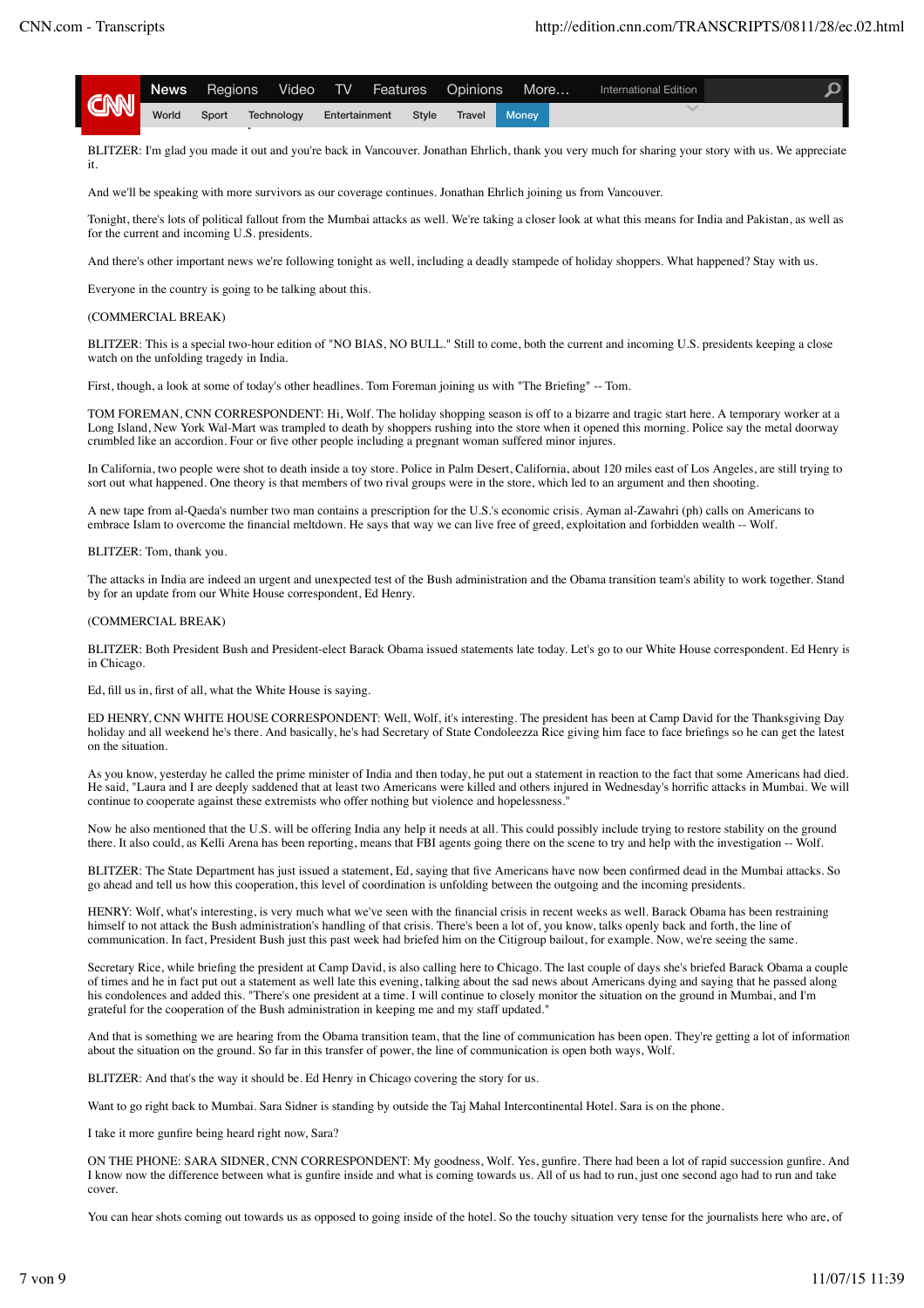| <b>CNN</b> | News . | Regions |                                                                                                                                                                                                  | Video TV Features Opinions |        | More         | International Edition |  |
|------------|--------|---------|--------------------------------------------------------------------------------------------------------------------------------------------------------------------------------------------------|----------------------------|--------|--------------|-----------------------|--|
|            | World  |         | Sport Technology                                                                                                                                                                                 | Entertainment Style        | Travel | <b>Money</b> |                       |  |
|            |        |         | $\blacksquare$ . The second of the second of $\blacksquare$ . The second of $\blacksquare$ . In the second of $\blacksquare$ . In the second of $\blacksquare$ . In the second of $\blacksquare$ |                            |        |              |                       |  |

unfolding yet again. Yet again, another round of gunfire and blasts inside the Taj Hotel -- Wolf.

BLITZER: We're showing our viewers there live pictures of the Taj Hotel. Right now, it's early morning, Saturday morning. We just saw at the bottom of the screen. The viewers -- late (ph) viewers probably noticed a group of, it looked like security personnel going into that building. How close can you and other reporters get? I want you to be really careful where you are, Sara?

SIDNER: Frankly, we can get way too close. I mean, we've tried to assess our own safety throughout this. But we can get I think way too close. Every time there is a blast, every time there are gunshots, they're so close and that the sound is so loud, that I think at some point, you know, you have to take the initiative and say, OK, wait a minute, let us get back. Let's not become one of the casualties in this.

We are standing right now behind some light trucks that are stationed here. But there is really nothing between the journalists and this building. It's a big, wide open space. And you know that these bullets can fly a lot further than where we're standing.

So, yes, I think the situation has become -- hold on a second, I'm going to have my photographer move back.

(INAUDIBLE) Let's back up. Let's back up. Let's just back up.

OK, I don't know if you heard that, but another explosion coming from the hotel. And I just brought my photographer back even further because this just really sounds quite out of control at this point inside the Taj -- Wolf.

BLITZER: Yes. I'd like you to be really careful, Sara. We're going to get back to you, but we're looking at these live pictures of what's going on over there. We see security personnel outside, but we heard -- we definitely heard the gunfire that's been going on now for at least two hours outside this hotel and inside as well.

Much more coming up tonight from Mumbai. Our coverage continues. For one survivor, there was only one way out. How he and others escaped the terrorists at the Taj Mahal Hotel.

Stay with us. We're going to speak with him. That's coming up.

## (COMMERCIAL BREAK)

BLITZER: A gunfire earlier outside the Taj Mahal Intercontinental Hotel in Mumbai. At least one gunman is still inside, perhaps more. And you just heard our Sara Sidner tell us that gunfire continuing right now.

Tonight, a hotel guest relives the horror of being caught inside this hotel. Peter Dillane barricaded himself in a room as the gunmen roamed around the halls. So how did he get out?

Peter Dillane's plane has just landed in New York. He's joining us now live.

Thank God, Peter, you made it out. You're safe, you're back in the United States. But I want you to go back to what it was like when you first heard those shots ring out. I take it you were having dinner with some friends at the Taj Hotel. Pick up the story. What happened next?

PETER DILLANE, ESCAPED FROM TAJ MAHAL HOTEL: Yes. I was having a dinner meeting with five of my colleagues on the third floor. At around 9:30, we heard what we thought were firecrackers and we looked out the room down the corridor. And we saw two gunmen at the end of the corridor.

We backed into our room and looked out for the people and saw them come down. And there were kids and they had automatic weapons and backpacks and we saw them methodically knocking and kicking on the doors.

BLITZER: Peter, I will interrupt you for a moment. Now these are live pictures our viewers are seeing in the United States and around the world right now of the Taj Hotel in Mumbai. You're seeing smoke now coming out of these historic windows at this beautiful hotel. We've heard lots of gunfire over the past two hours both inside and outside the hotel.

You're familiar with this hotel. I don't know if you have access to these live pictures we're showing our viewers right now. But it must have been so terrifying to you to be inside when all hell broke loose there?

DILLANE: Yes. I mean, two of the most frightening things were the explosions we heard at around 11:00, a really loud explosion that shook the room. And we also had a grenade go off right outside the windows that shattered the glass. And probably the most frightening thing was around 2:00 in the morning, the room was filling with smoke and we had to put wet towels down around the bottom of the doors to seal it off.

BLITZER: How long were you holed up in those rooms, Peter?

DILLANE: So we -- we got out at around 6:30 in the morning, through the cherry pickers from the fire brigade.

BLITZER: So what was going through your mind as you heard the shots, as you were -- as you were almost face to face with these masked men inside that restaurant?

DILLANE: I mean, initially, it was surreal. We couldn't believe it was happening. And then to see the gunmen that were so young, it just didn't feel -- it didn't feel real. But then, I mean, throughout the night, it was a roller coaster of emotions. Sometimes, it was calm and then the explosions, we felt like we were trapped and we didn't know how it was going to end. So we just -- the good thing was there was six of us and we were able to keep one another calm.

We were also helped a lot by our cell phones. We were able to talk to people on the outside. It kind of kept us surprised of how the building looked on the outside.

### BLITZER: How did you finally get out, Peter?

DILLANE: We finally got out when the fire brigades put the ladders up to the windows, broke through and then took us down. And it was a good feeling when we landed on the ground outside.